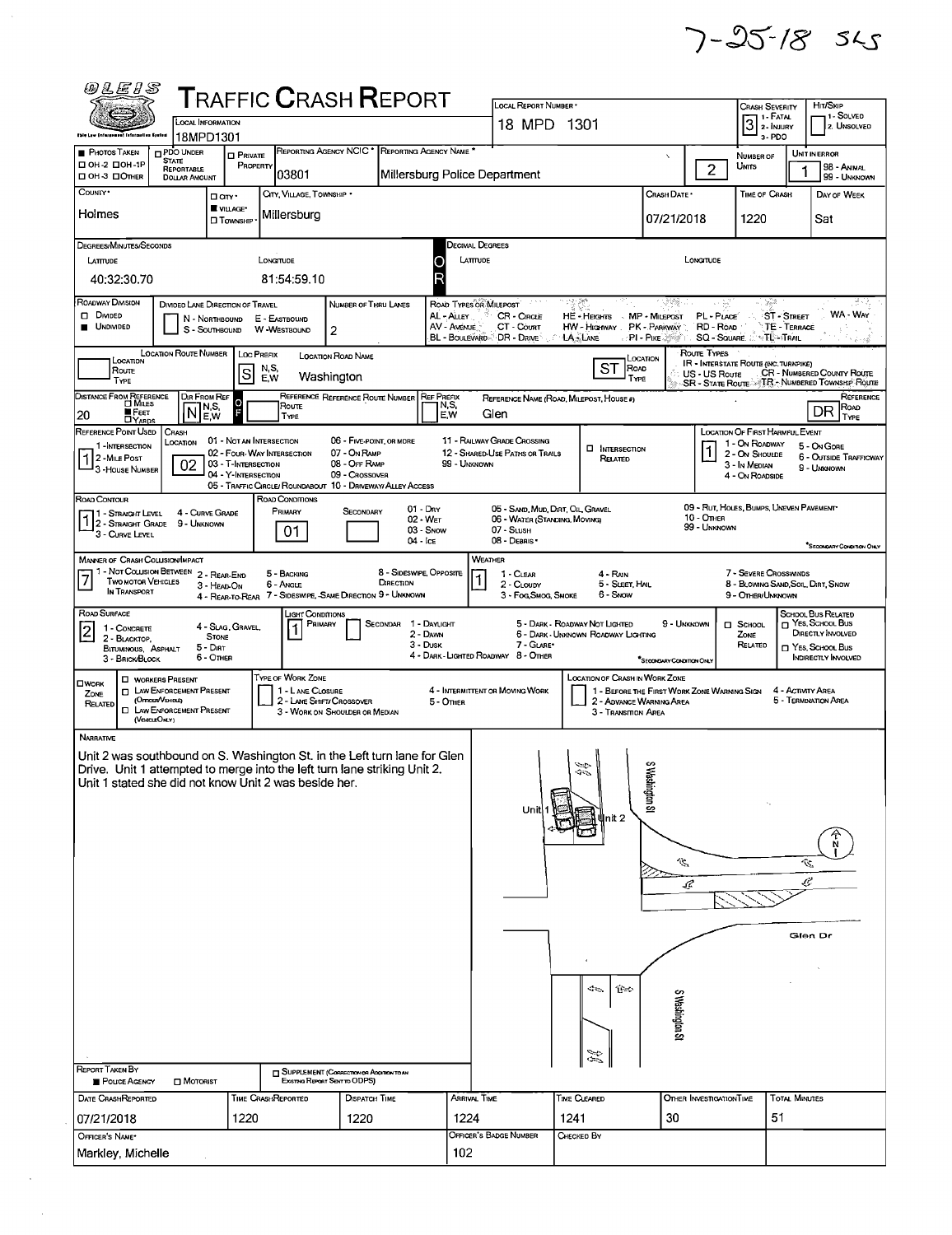| UNIT                                                                            |                                                                          |                                                                                                                                     | LOCAL REPORT NUMBER<br>18 MPD 1301                                                    |                                                              |                                                           |                                                                                                                 |                                                                                                                               |  |  |  |
|---------------------------------------------------------------------------------|--------------------------------------------------------------------------|-------------------------------------------------------------------------------------------------------------------------------------|---------------------------------------------------------------------------------------|--------------------------------------------------------------|-----------------------------------------------------------|-----------------------------------------------------------------------------------------------------------------|-------------------------------------------------------------------------------------------------------------------------------|--|--|--|
|                                                                                 |                                                                          |                                                                                                                                     |                                                                                       | <b>OWNER PHONE NUMBER</b>                                    |                                                           |                                                                                                                 | <b>DAMAGE AREA</b>                                                                                                            |  |  |  |
| UNIT NUMBER<br>Detweiler, Katie, N                                              | OWNER NAME: LAST, FIRST, MIDDLE ( C SAME AS DRIVER )                     |                                                                                                                                     |                                                                                       |                                                              | Damage Scale<br>FRONT<br>330-600-7442                     |                                                                                                                 |                                                                                                                               |  |  |  |
| OWNER ADDRESS: CITY, STATE, ZIP                                                 | <b>CISAME AS DRIVER</b> )                                                |                                                                                                                                     |                                                                                       |                                                              |                                                           | 3<br>1 - Nove                                                                                                   |                                                                                                                               |  |  |  |
| 2649 Kidron Rd, Orrville, OH, 44667                                             |                                                                          |                                                                                                                                     |                                                                                       |                                                              |                                                           |                                                                                                                 | α                                                                                                                             |  |  |  |
| <b>LICENSE PLATE NUMBER</b><br>LP STATE                                         |                                                                          | VEHICLE IDENTIFICATION NUMBER                                                                                                       |                                                                                       |                                                              | <b># Occupants</b>                                        | $2 -$ Minor                                                                                                     |                                                                                                                               |  |  |  |
| OH<br>HHA9552                                                                   |                                                                          | JS3TX92V064100897                                                                                                                   |                                                                                       | 1.                                                           | 3 - FUNCTIONAL                                            | α                                                                                                               |                                                                                                                               |  |  |  |
| <b>VEHICLE YEAR</b><br><b>VEHICLE MAKE</b><br>2006<br>Suzuki                    |                                                                          | <b>VEHICLE MODEL</b><br>XI-7 Or XI-7 Grand Vitara                                                                                   |                                                                                       | <b>VEHICLE COLOR</b><br><b>BLU</b>                           |                                                           | 4 - DISABLING                                                                                                   |                                                                                                                               |  |  |  |
| INSURANCE COMPANY<br>PROCF OF                                                   |                                                                          | POUCY NUMBER                                                                                                                        | Toweo By                                                                              |                                                              |                                                           | 9 - UNKNOWN                                                                                                     | ۵<br>้อ<br>о                                                                                                                  |  |  |  |
| <b>INSURANCE</b><br>Progressive<br>SHOWN                                        |                                                                          | 918655371                                                                                                                           |                                                                                       |                                                              |                                                           |                                                                                                                 | REM                                                                                                                           |  |  |  |
| Carrier Name, Address, City, State, Zip                                         |                                                                          |                                                                                                                                     |                                                                                       |                                                              |                                                           |                                                                                                                 | <b>CARRIER PHONE</b>                                                                                                          |  |  |  |
| US DOT                                                                          | VEHICLE WEIGHT GVWR/GCWR                                                 | CARGO BODY TYPE                                                                                                                     |                                                                                       |                                                              | TRAFFICWAY DESCRIPTION                                    |                                                                                                                 |                                                                                                                               |  |  |  |
| HM PLACARD ID NO.                                                               | 1 - LESS THAN OR EQUAL TO 10K LBS<br>2 - 10,001 To 26,000K LBS           | 01 - No CARGO BODY TYPE/NOT APPLICABL 09 - POLE<br>01<br>02 - Bus/ Van (9-15 Seats, Inc Driver)<br>03 - Bus (16+ Seats, Inc Driver) | 10 - CARGO TANK<br>11 - FLAT BED                                                      |                                                              | 11 - Two-Way, Not Divided                                 |                                                                                                                 | 2 - Two-Way, Not Divided, Continuous Left Turn Lane                                                                           |  |  |  |
|                                                                                 | 3 - MORE THAN 26,000K LBS.                                               | 04 - VEHICLE TOWING ANOTHER VEHICLE<br>05 - Locaina                                                                                 | 12 - Dump<br>13 - CONCRETE MIXER                                                      |                                                              |                                                           | 3 - Two-Way, Divided, Unprotected(Painteo or Grass >4FT.) Media<br>4 - TWO-WAY, DIVIDEO, POSITIVE MEDIANBARRIER |                                                                                                                               |  |  |  |
| HM CLASS<br><b>CI RELATED</b>                                                   | <b>HAZARDOUS MATERIAL</b>                                                | 06 - INTERMODAL CONTAINER CHASIS<br>07 - CARGO VAN/ENCLOSED BOX                                                                     | 14 - AUTO TRANSPORTER<br>15 - GARBAGE /REFUSE                                         |                                                              | <b>I</b> Hit / Skip Unit                                  | 5 - ONE-WAY TRAFFICWAY                                                                                          |                                                                                                                               |  |  |  |
| <b>NUMBER</b><br>NON-MOTORIST LOCATION PRIOR TO IMPACT                          | Type or Use                                                              | 08 - GRAIN, CHIPS, GRAVEL                                                                                                           | 99 - OTHER/UNKNOWN                                                                    |                                                              |                                                           |                                                                                                                 |                                                                                                                               |  |  |  |
| 01 - INTERSECTION - MARKED CROSSWAL<br>02 - INTERSECTION NO CROSSWALK           | 1                                                                        | UNIT TYPE<br>06                                                                                                                     |                                                                                       |                                                              |                                                           |                                                                                                                 | PASSENGER VEHICLES (LESS THAN 9 PASSENGERS MEDIMEANY TRUCKS OR COMBO UNITS > 10x UBS BUS/VAN/LIMO(9 OR MORE INCLUDING DRIVER) |  |  |  |
| 03 - INTERSECTION OTHER<br>04 - MIDBLOCK - MARKED CROSSWALK                     | 1 - PERSONAL                                                             | 01 - Sus - COMPACT<br>02 - COMPACT<br>99 - UNKNOWN 03 - MID SIZE                                                                    |                                                                                       |                                                              | 14 - SINGLE UNIT TRUCK: 3+ AXLES                          |                                                                                                                 | 13 - SINGLE UNIT TRUCK OR VAN ZAXLE, 6 TIRES 21 - BUS/VAN (9-15 SEATS, INC DRIVER)<br>22 - Bus (16+ Sears, the Drever)        |  |  |  |
| 05 - TRAVEL LANE - OTHER LOCATION<br>06 - BICYCLE LANE                          | 2 - COMMERCIAL                                                           | OR HIT/SKIP<br>04 - Fuu, Size<br>05 - Minivan                                                                                       |                                                                                       | 16 - TRUCK/TRACTOR (BOBTAIL)                                 | 15 - SINGLE UNIT TRUCK/TRAILER                            | NON-MOTORIST                                                                                                    | 23 - Animal With Rider                                                                                                        |  |  |  |
| 07 - Shoulder/Roadside<br>08 - SIOEWALK                                         | 3 - GOVERNMENT                                                           | 06 - SPORT UTILITY VEHICLE<br>07 - Pickup                                                                                           |                                                                                       | 17 - TRACTOR/SEMI-TRAILER<br>18 - TRACTOR/DOUBLE             |                                                           |                                                                                                                 | 24 - ANIMAL WITH BUGGY, WAGON, SURREY<br>25 - BICYCLE/PEDACYCLIST                                                             |  |  |  |
| 09 - MEDIAN CROSSING ISLAND<br>10 - Druve way Access                            | <b>DIN EMERGENCY</b><br>RESPONSE                                         | $08 - VAM$<br>09 - MOTORCYCLE                                                                                                       |                                                                                       | 19 - TRACTOR/TRIPLES                                         | 20 - OTHER MEDIHEAVY VEHICLE                              |                                                                                                                 | 26 - Pedestrian/Skater<br>27 - OTHER NON-MOTORIST                                                                             |  |  |  |
| 11 - SHARED USE PATH OR TRAIL<br>12 - NON-TRAFFICWAY AREA<br>99 - Other/Unknown |                                                                          | 10 - MOTORIZED BICYCLE<br>11 - SNOWMOBILE/ATV                                                                                       |                                                                                       |                                                              | HAS HM PLACARD                                            |                                                                                                                 |                                                                                                                               |  |  |  |
| SPECIAL FUNCTION <sub>01</sub> - NONE                                           | 09 - AMBULANCE                                                           | 12 - OTHER PASSENGER VEHICLE<br>17 - FARM VEHICLE                                                                                   | MOST DAMAGEO AREA                                                                     |                                                              |                                                           |                                                                                                                 | Астюн                                                                                                                         |  |  |  |
| 02 - TAXI<br>01<br>03 - RENTAL TRUCK (OVER 10K LBS)                             | $10 -$ FIRE<br>11 - HIGHWAY/MAINTENANCE                                  | 18 - FARM EQUIPMENT<br>19 - Мотояноме                                                                                               | $01 - None$<br>02<br>02 - CENTER FRONT                                                |                                                              | 08 - LEFT SIDE<br>09 LEFT FRONT                           | 99 - Unknown                                                                                                    | 1 1 - Non-Contact<br>2 - NON-COLLISION                                                                                        |  |  |  |
| 05 - Bus - Transit<br>06 - Bus - Charter                                        | 04 - Bus - SCHOOL (PUBLIC OR PRIVATE) 12 - MILITARY<br>13 - Pouce        | 20 - GOLF CART<br>$21 -$ Train<br>22 - OTHER (EXPLANIN NARRATIVE)                                                                   | 03 - Right Front<br>IMPACT ARE 04 - RIGHT SIDE                                        |                                                              | 10 - TOP AND WINDOWS<br>11 - UNDERCARRIAGE                |                                                                                                                 | $3 -$ Striking<br>$4 -$ Struck                                                                                                |  |  |  |
| 07 - Bus - SHUTTLE<br>08 - Bus - OTHER                                          | 14 - Pusuc Unury<br>15 - Other Government<br>16 - CONSTRUCTION EOIP,     |                                                                                                                                     | 05 - Right Rear<br>03<br>06 - REAR CENTER<br>07 - Left Rear                           |                                                              | 12 - LOAD/TRAILER<br>13 - TOTAL (ALL AREAS)<br>14 - Отнев |                                                                                                                 | 5 - STRIKING/STRUCK<br>9 - Unknown                                                                                            |  |  |  |
| PRE-CRASH ACTIONS                                                               |                                                                          |                                                                                                                                     |                                                                                       |                                                              |                                                           |                                                                                                                 |                                                                                                                               |  |  |  |
| MOTORIST<br>03<br>01 - STRAIGHT AMEAD                                           | 07 - MAKING U-TURN                                                       | 13 - NEGOTIATING A CURVE                                                                                                            | NON-MOTORIST                                                                          |                                                              | 15 - ENTERING OR CROSSING SPECIFIED LOCATIO               |                                                                                                                 | 21 - OTHER NON-MOTORIST ACTION                                                                                                |  |  |  |
| 02 - BACKING<br>03 - CHANGING LANES                                             | 08 - ENTERING TRAFFIC LANE<br>09 - LEAVING TRAFFIC LANE                  | 14 - OTHER MOTORIST ACTIO                                                                                                           |                                                                                       | 17 WORKING                                                   | 16 - WALKING RUNNING, JOGGING, PLAYING, CYCLING           |                                                                                                                 |                                                                                                                               |  |  |  |
| 99 - Unknown<br>04 - OVERTAKING PASSING<br>05 - MAXING RIGHT TURN               | 10 - PARKED<br>11 - SLOWING OR STOPPED IN TRAFFIC                        |                                                                                                                                     |                                                                                       | 18 - PUSHING VEHICLE                                         | 19 - APPROACHING OR LEAVING VEHICLE                       |                                                                                                                 |                                                                                                                               |  |  |  |
| 06 - MAKING LEFT TURN<br>Contributing Circumstance                              | 12 - DRIVERLESS                                                          |                                                                                                                                     |                                                                                       | 20 - Standing                                                |                                                           | <b>VEHICLE DEFECTS</b>                                                                                          |                                                                                                                               |  |  |  |
| PRIMARY<br>MOTORIST<br>01 - Nove                                                | 11 - IMPROPER BACKING                                                    |                                                                                                                                     | NON-MOTORIST<br>22 - None                                                             |                                                              |                                                           |                                                                                                                 | 01 - TURN SIGNALS<br>02 - HEAD LAMPS                                                                                          |  |  |  |
| 10<br>02 - FAILURE TO YIELD<br>03 - RAN RED LIGHT                               |                                                                          | 12 - IMPROPER START FROM PARKED POSITION<br>13 - Stopped or Parked Illegally                                                        | 23 - IMPROPER CROSSING<br>24 - DARTING                                                |                                                              |                                                           |                                                                                                                 | 03 - TAIL LAMPS<br>04 - BRAKES                                                                                                |  |  |  |
| 04 - RAN STOP SIGN<br>05 - Exceeded Speed Limit<br>SECONDARY                    |                                                                          | 14 - Operating Vehicle in Negligent Manner<br>15 - Swering to Avoid (Due to External Conditions)                                    | 25 - LYING ANDJOR ILLEGALLY IN ROADWAY<br>26 - FALURE TO YIELD RIGHT OF WAY           |                                                              |                                                           |                                                                                                                 | 05 - STEERING<br>06 - TIRE BLOWOUT                                                                                            |  |  |  |
| 06 - UNSAFE SPEED<br>07 - IMPROPER TURN<br>08 - LEFT OF CENTER                  | 17 - FALURE TO CONTROL                                                   | 16 - WRONG SIDE/WRONG WAY                                                                                                           | 27 - NOT VISIBLE (DARK CLOTHING)<br>28 - INATTENTIVE                                  |                                                              |                                                           |                                                                                                                 | 07 - WORN OR SLICK TIRES<br>08 - TRAILER EOUIPMENT DEFECTIVE                                                                  |  |  |  |
| 99 - UNKNOWN<br>10 - IMPROPER LANE CHANGE                                       | 18 - VISION OBSTRUCTION<br>09 - FOLLOWED TOO CLOSELY/ACDA                | 19 - OPERATING DEFECTIVE EQUIPMENT<br>20 - LOAD SHIFTING/FALUNG/SPILLING                                                            | 29 - FAILURE TO OBEY TRAFFIC SIGNS<br>/SIGNALS/OFFICER<br>30 - WRONG SIDE OF THE ROAD |                                                              |                                                           | 09 - MOTOR TROUBLE<br>10 - DISABLED FROM PRIOR ACCIDENT                                                         |                                                                                                                               |  |  |  |
| <b>PASSING OFF ROAD</b>                                                         |                                                                          | 21 - OTHER IMPROPER ACTION                                                                                                          | 31 - Other Non-Motorist Action                                                        |                                                              |                                                           |                                                                                                                 | 11 - Other Defects                                                                                                            |  |  |  |
| <b>SEQUENCE OF EVENTS</b><br>20                                                 | 6                                                                        | <b>NON-COLLISION EVENTS</b><br>01 - OVERTURN/ROLLOVER                                                                               | 06 - EQUIPMENT FAILURE                                                                |                                                              |                                                           | <b>10 - Cross Median</b>                                                                                        |                                                                                                                               |  |  |  |
| First<br>Most                                                                   | 99 - UNKNOWN                                                             | 02 - FIRE/EXPLOSION<br>03 - IMMERSION                                                                                               | 07 - Separation of Units                                                              | (BLOWN TIRE, BRAKE FAQURE, ETC)                              |                                                           | 11 - Cross Center Line<br>OPPOSITE DIRECTION OF TRAVEL                                                          |                                                                                                                               |  |  |  |
| HARMFUL<br>HARMFUL<br>EVENT<br>EVENT                                            |                                                                          | 04 - JACKKNIFE<br>05 - CARGO/EQUIPMENT LOSS OR SHIFT                                                                                | 09 - RAN OFF ROAD LEFT                                                                | 08 - RAN OFF ROAD RIGHT                                      |                                                           | 12 - DOWNHILL RUNAWAY<br>13 - OTHER NON-COLLISION                                                               |                                                                                                                               |  |  |  |
| COLLISION WITH PERSON, VEHICLE OR OBJECT NOT FIXED                              |                                                                          | COLLISION WITH FIXED, OBJECT<br>25 - IMPACT ATTENUATOR/CRASH CUSHIOR33 - MEDIAN CABLE BARRIER                                       |                                                                                       |                                                              |                                                           | 41 - OTHER POST, POLE                                                                                           | $48 - T$ REE                                                                                                                  |  |  |  |
| 14 - PEDESTRIAN<br>15 - PEDALCYCLE                                              | 21 - PARKED MOTOR VEHICLE<br>22 - WORK ZONE MAINTENANCE EQUIPMENT        | 26 - BRIDGE OVERHEAD STRUCTURE<br>27 - BRIDGE PIER OR ABUTMENT                                                                      |                                                                                       | 34 - MEDIAN GUARORAL BARRIER<br>35 - MEDIAN CONCRETE BARRIER | 42 - CULVERT                                              | OR SUPPORT                                                                                                      | 49 - FIRE HYDRANT<br>50 - WORK ZONE MAINTENANCE                                                                               |  |  |  |
| 16 - RAILWAY VEHICLE (TANN, ENGINE)<br>17 - ANIMAL - FARM                       | 23 - STRUCK BY FALLING, SHIFTING CARGO<br>OR ANYTHING SET IN MOTION BY A | 28 - BRIDGE PARAPET<br>29 - BRIDGE RAIL                                                                                             | 37 - TRAFFIC SIGN POST                                                                | 36 - Median Other Barrier                                    | 43 - Cura<br>44 - Dirch                                   |                                                                                                                 | EQUIPMENT<br>51 - Wall, Burlding, Tunnel                                                                                      |  |  |  |
| 18 - Animal - DEER<br>19 - Animal - Other<br>20 - MOTOR VEHICLE IN TRANSPORT    | <b>MOTOR VEHICLE</b><br>24 - OTHER MOVABLE OBJECT                        | 30 - GUARDRAIL FACE<br>31 - GUARORALEND<br>32 - PORTABLE BARRIER                                                                    | 40 - Unury Pole                                                                       | 38 - Overhead Sign Post<br>39 - Light/Luminaries Support     | 46 - FENCE<br>47 - MAILBOX                                | 45 - EMBANKMENT                                                                                                 | 52 - OTHER FIXED OBJECT                                                                                                       |  |  |  |
| POSTED SPEED<br>UNIT SPEED                                                      | TRAFFIC CONTROL                                                          |                                                                                                                                     |                                                                                       |                                                              | UNIT DIRECTION                                            |                                                                                                                 |                                                                                                                               |  |  |  |
| 35<br>5                                                                         | 01 - No Controls<br>12<br>02 - Stor Stav                                 | 07 - RALADAD CROSSBUCKS<br>08 - RALROAD FLASHERS                                                                                    | 13 - Crosswalk Lines<br>14 - Walk/Don't Walk                                          | FROM                                                         | То                                                        | 1 - North<br>2 - South<br>3 - East                                                                              | 5 - NORTHEAST<br>9 - UNKNOWN<br><b>6 - NORTHWEST</b><br>7 - SOUTHEAST                                                         |  |  |  |
| ∎ Stated                                                                        | 03 YIELD SIGN<br>04 - TRAFFIC SIGNAL                                     | 09 - RALROAD GATES<br>10 - COSTRUCTION BARRICADE                                                                                    | <b>15 - OTHER</b><br>16 - Not Reported                                                |                                                              |                                                           | 4 - West                                                                                                        | 8 - Southwest                                                                                                                 |  |  |  |
| <b>CI ESTIMATED</b>                                                             | 05 - TRAFFIC FLASHERS<br>06 - SCHOOL ZONE                                | 11 - PERSON (FLAGGER, OFFICER<br><b>12 - PAVEMENT MARKINGS</b>                                                                      |                                                                                       |                                                              |                                                           |                                                                                                                 |                                                                                                                               |  |  |  |

 $\hat{\mathcal{A}}$ 

 $\sim$   $\sim$ 

 $\sim$   $\alpha$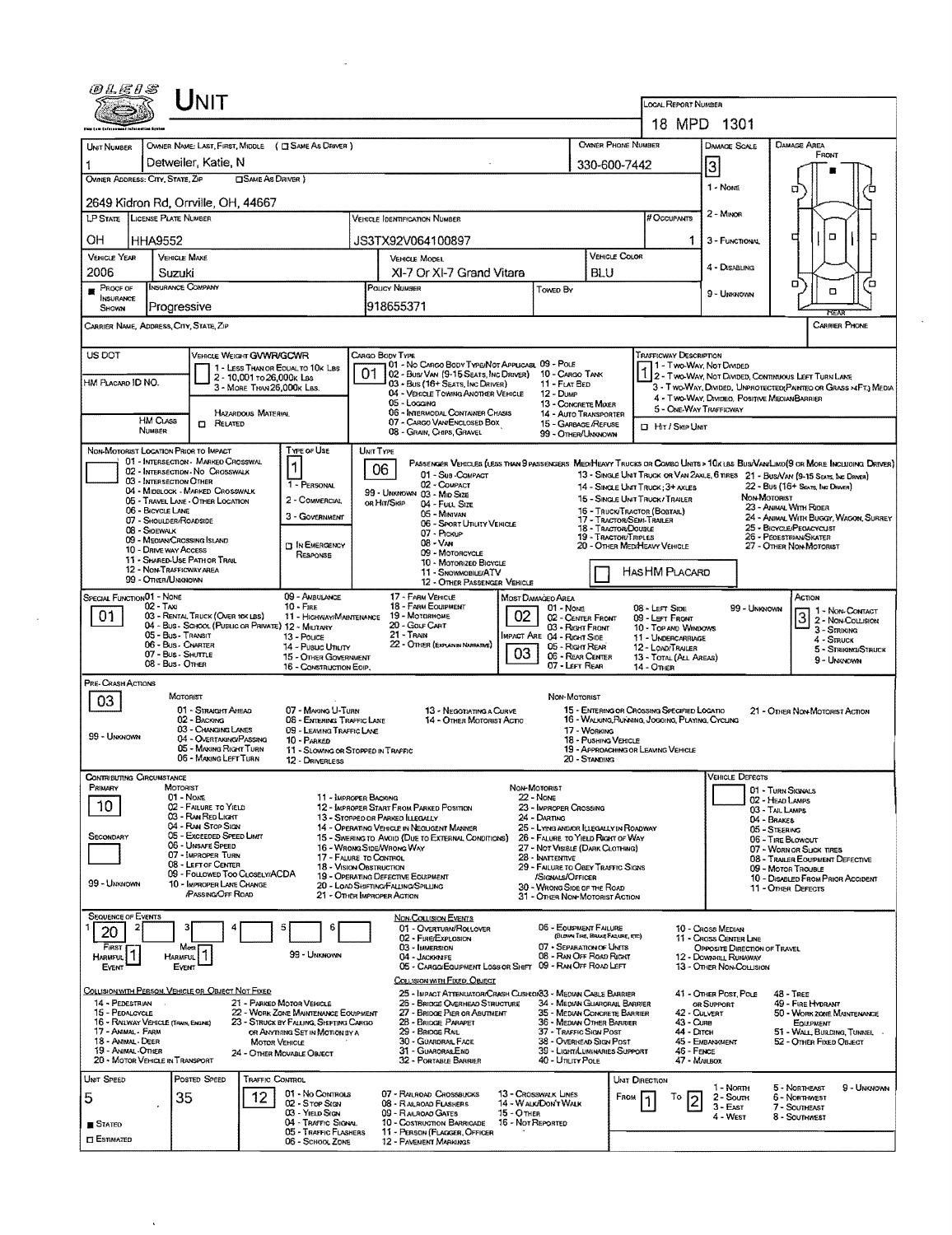| <i>@LE1S</i>                                                                                              |                                                |                                                                          |                             |                                                                                |                                                                            |                                                                                                           |                                                                                                                               |                                                                                                                            |                                                                                      |                                  |                              | <b>LOCAL REPORT NUMBER</b>                                                                      |                                                                                                                  |                                                                |                                                       |                                            |  |  |
|-----------------------------------------------------------------------------------------------------------|------------------------------------------------|--------------------------------------------------------------------------|-----------------------------|--------------------------------------------------------------------------------|----------------------------------------------------------------------------|-----------------------------------------------------------------------------------------------------------|-------------------------------------------------------------------------------------------------------------------------------|----------------------------------------------------------------------------------------------------------------------------|--------------------------------------------------------------------------------------|----------------------------------|------------------------------|-------------------------------------------------------------------------------------------------|------------------------------------------------------------------------------------------------------------------|----------------------------------------------------------------|-------------------------------------------------------|--------------------------------------------|--|--|
|                                                                                                           |                                                |                                                                          |                             |                                                                                |                                                                            |                                                                                                           |                                                                                                                               |                                                                                                                            |                                                                                      |                                  |                              |                                                                                                 |                                                                                                                  |                                                                |                                                       |                                            |  |  |
|                                                                                                           |                                                |                                                                          |                             |                                                                                |                                                                            |                                                                                                           |                                                                                                                               |                                                                                                                            |                                                                                      |                                  |                              |                                                                                                 | 18 MPD 1301                                                                                                      |                                                                |                                                       |                                            |  |  |
| <b>LINIT NUMBER</b>                                                                                       |                                                |                                                                          |                             | OWNER NAME: LAST, FIRST, MIDDLE ( C SAME AS DRIVER )                           |                                                                            |                                                                                                           |                                                                                                                               |                                                                                                                            |                                                                                      |                                  | Owner Phone Number           |                                                                                                 | <b>DAMAGE SCALE</b>                                                                                              | DAMAGE AREA                                                    | FRONT                                                 |                                            |  |  |
| 2<br>OWNER ADDRESS: CITY, STATE, ZIP                                                                      | Carr, Briana, D                                |                                                                          | <b>SAME AS DRIVER</b> )     |                                                                                |                                                                            |                                                                                                           |                                                                                                                               |                                                                                                                            |                                                                                      | 330-231-2209                     |                              |                                                                                                 | 3                                                                                                                | п                                                              |                                                       |                                            |  |  |
|                                                                                                           |                                                |                                                                          |                             |                                                                                |                                                                            |                                                                                                           |                                                                                                                               |                                                                                                                            |                                                                                      |                                  |                              |                                                                                                 | 1 - None                                                                                                         | о                                                              |                                                       |                                            |  |  |
| 7513 Millbrook Rd, Shreve, OH, 44676<br>LP STATE LICENSE PLATE NUMBER                                     |                                                |                                                                          |                             |                                                                                |                                                                            |                                                                                                           | <b>VEHICLE IDENTIFICATION NUMBER</b>                                                                                          |                                                                                                                            |                                                                                      |                                  |                              | # Occupants                                                                                     | $2 -$ Minor                                                                                                      |                                                                |                                                       |                                            |  |  |
| OН                                                                                                        | GGV2137                                        |                                                                          |                             |                                                                                |                                                                            |                                                                                                           | 5J6YH28398L006759                                                                                                             |                                                                                                                            |                                                                                      |                                  |                              | 1                                                                                               | 3 - FUNCTIONAL                                                                                                   | г                                                              | O                                                     |                                            |  |  |
| <b>VEHICLE YEAR</b>                                                                                       | <b>VEHICLE MAKE</b>                            |                                                                          |                             |                                                                                |                                                                            |                                                                                                           | VEHICLE MODEL                                                                                                                 |                                                                                                                            |                                                                                      |                                  | VEHICLE COLOR                |                                                                                                 |                                                                                                                  |                                                                |                                                       |                                            |  |  |
| 2008                                                                                                      | Honda                                          |                                                                          |                             |                                                                                |                                                                            | Element                                                                                                   |                                                                                                                               |                                                                                                                            |                                                                                      |                                  | RED                          |                                                                                                 | 4 - DISABLING                                                                                                    |                                                                |                                                       | п                                          |  |  |
| PROOF OF<br>INSURANCE<br>SHOWN                                                                            | <b>INSURANCE COMPANY</b><br>Erie               |                                                                          |                             |                                                                                |                                                                            | POUCY NUMBER<br><b>Towed By</b><br>Q107407572                                                             |                                                                                                                               |                                                                                                                            |                                                                                      |                                  |                              |                                                                                                 | 9 - UMONOWN                                                                                                      | о                                                              | □<br>REAR                                             |                                            |  |  |
| CARRIER NAME, ADDRESS, CITY, STATE, ZIP                                                                   |                                                |                                                                          |                             |                                                                                |                                                                            |                                                                                                           |                                                                                                                               |                                                                                                                            |                                                                                      |                                  |                              |                                                                                                 |                                                                                                                  |                                                                | <b>CARRIER PHONE</b>                                  |                                            |  |  |
| US DOT                                                                                                    |                                                | <b>VEHICLE WEIGHT GVWR/GCWR</b>                                          |                             |                                                                                |                                                                            | CARGO BODY TYPE                                                                                           |                                                                                                                               |                                                                                                                            |                                                                                      |                                  |                              | <b>TRAFFICWAY DESCRIPTION</b>                                                                   |                                                                                                                  |                                                                |                                                       |                                            |  |  |
|                                                                                                           |                                                |                                                                          | 2 - 10,001 to 26,000x Las   | 1 - LESS THAN OR EQUAL TO 10K LBS                                              |                                                                            |                                                                                                           | 01 - No CARGO BODY TYPE/NOT APPLICABL 09 - POLE<br>02 - Bus/ VAN (9-15 Seats, INC DRIVER) 10 - CARGO TANK                     |                                                                                                                            |                                                                                      |                                  |                              | 1 - Two-Way, Not Divided<br>2 - Two-Way, Not Divided, Continuous LEFT TURN LANE                 |                                                                                                                  |                                                                |                                                       |                                            |  |  |
| HM PLACARD ID NO.                                                                                         |                                                |                                                                          | 3 - MORE THAN 26,000 K LBS. |                                                                                |                                                                            | 05 - Locaing                                                                                              | 03 - Bus (16+ Seats, Inc Driver)<br>04 - VEHICLE TOWING ANOTHER VEHICLE                                                       |                                                                                                                            | 11 - FLAT BED<br>12 - DUMP                                                           |                                  |                              |                                                                                                 | 3 - Two-Way, Divideo, UNPROTECTEO(PAINTED OR GRASS >4FT.) MEDIA<br>4 - Two-Way, Divided, Positive Median Barrier |                                                                |                                                       |                                            |  |  |
|                                                                                                           | <b>HM Crass</b>                                |                                                                          | <b>HAZARDOUS MATERIAL</b>   |                                                                                |                                                                            |                                                                                                           | 06 - INTERMODAL CONTAINER CHASIS<br>07 - CARGO VAN/ENCLOSED BOX                                                               |                                                                                                                            | 13 - CONCRETE MIXER<br>14 - AUTO TRANSPORTER                                         |                                  |                              | 5 - ONE-WAY TRAFFICWAY                                                                          |                                                                                                                  |                                                                |                                                       |                                            |  |  |
|                                                                                                           | NUMBER                                         | <b>M</b> RELATED                                                         |                             |                                                                                |                                                                            |                                                                                                           | 08 - GRAIN, CHIPS, GRAVEL                                                                                                     |                                                                                                                            | 15 - GARBAGE /REFUSE<br>99 - OTHER/UNKNOWN                                           |                                  |                              | □ Hr / Sкip Unit                                                                                |                                                                                                                  |                                                                |                                                       |                                            |  |  |
| NON-MOTORIST LOCATION PRIOR TO IMPACT                                                                     |                                                | 01 - INTERSECTION - MARKED CROSSWAL                                      |                             | TYPE OF USE                                                                    | UNIT TYPE                                                                  |                                                                                                           | PASSENGER VEHICLES (LESS THAN 9 PASSENGERS MED/HEAVY TRUCKS OR COMBO UNITS > 10K LBS BUS/VAN/LIMO(9 OR MORE INCLUDING DRIVER) |                                                                                                                            |                                                                                      |                                  |                              |                                                                                                 |                                                                                                                  |                                                                |                                                       |                                            |  |  |
|                                                                                                           | 03 - INTERSECTION OTHER                        | 02 - INTERSECTION - ND CROSSWALK                                         |                             | $\mathbf 1$                                                                    |                                                                            | 06                                                                                                        | 01 - Sun COMPACT                                                                                                              |                                                                                                                            |                                                                                      |                                  |                              |                                                                                                 | 13 - SINGLE UNIT TRUCK OR VAN 2AXLE, 6 TIRES 21 - BUS/VAN (9-15 SEATS, INC DRIVER)                               |                                                                |                                                       |                                            |  |  |
|                                                                                                           |                                                | 04 - MIDBLOCK - MARKED CROSSWALK<br>05 - Travel Lane - Other Location    |                             | 1 - PERSONAL<br>2 - COMMERCIAL                                                 |                                                                            | OR HIT/SKIP                                                                                               | 02 - COMPACT<br>99 - Umakown 03 - Mio Size<br>04 - FULL SIZE                                                                  | 14 - SINGLE UNIT TRUCK ; 3+ AXLES<br>22 - Bus (16+ Spats, Inc. Driver)<br>NON-MOTORIST<br>15 - SINGLE UNIT TRUCK / TRAILER |                                                                                      |                                  |                              |                                                                                                 |                                                                                                                  |                                                                |                                                       |                                            |  |  |
|                                                                                                           | 06 - BICYCLE LANE<br>07 - SHOULDER/ROADSIDE    |                                                                          |                             | 3 - GOVERNMENT                                                                 |                                                                            |                                                                                                           | 05 - Minivan                                                                                                                  |                                                                                                                            |                                                                                      |                                  | 17 - TRACTOR/SEMI-TRAILER    | 16 - TRUCK/TRACTOR (BOBTAIL)                                                                    |                                                                                                                  | 23 - ANIMAL WITH RIDER                                         |                                                       | 24 - ANNAL WITH BUGGY, WAGON, SURREY       |  |  |
|                                                                                                           | 08 - Sidewalk                                  | 09 - MEDIAN CROSSING ISLAND                                              |                             |                                                                                |                                                                            | 06 - Sport Unuty Vehicle<br>18 - TRACTOR/DOUBLE<br>07 - Pickup<br>19 - TRACTOR/TRIPLES<br>08 - Van        |                                                                                                                               |                                                                                                                            |                                                                                      |                                  |                              | 25 - BICYCLE/PEDACYCLIST<br>26 - PEOESTRIAN/SKATER                                              |                                                                                                                  |                                                                |                                                       |                                            |  |  |
|                                                                                                           | 10 - DRIVE WAY ACCESS                          | 11 - SHARED-USE PATH OR TRAIL                                            |                             | <b>ET IN EMERGENCY</b><br><b>RESPONSE</b>                                      | 09 - MOTORCYCLE<br>10 - MOTORIZED BICYCLE                                  |                                                                                                           |                                                                                                                               |                                                                                                                            |                                                                                      |                                  | 20 - OTHER MED/HEAVY VEHICLE |                                                                                                 | 27 - OTHER NON-MOTORIST                                                                                          |                                                                |                                                       |                                            |  |  |
|                                                                                                           | 12 - NON-TRAFFICWAY AREA<br>99 - OTHER/UNKNOWN |                                                                          |                             |                                                                                |                                                                            |                                                                                                           | 11 - SNOWMOBILE/ATV<br>12 - OTHER PASSENGER VEHICLE                                                                           |                                                                                                                            |                                                                                      |                                  |                              | HASHM PLACARD                                                                                   |                                                                                                                  |                                                                |                                                       |                                            |  |  |
| SPECIAL FUNCTION 01 - NONE<br>09 - AMBULANCE                                                              |                                                |                                                                          |                             |                                                                                |                                                                            |                                                                                                           | 17 - FARM VEHICLE                                                                                                             |                                                                                                                            | MOST DAMAGED AREA                                                                    |                                  |                              |                                                                                                 |                                                                                                                  |                                                                | Астом                                                 |                                            |  |  |
| $02 - T$ AXI<br>$10 -$ FIRE<br>01<br>03 - RENTAL TRUCK (OVER 10K LBS)                                     |                                                |                                                                          |                             | 11 - HIGHWAY/MAINTENANCE                                                       | 18 - FARM EQUIPMENT<br>01 - NDNE<br>04<br>19 - Мотовноме<br>20 - GOLF CART |                                                                                                           |                                                                                                                               |                                                                                                                            |                                                                                      | 02 - CENTER FRONT                |                              | 08 - LEFT SIDE<br>09 - LEFT FRONT                                                               | 99 - Unknown                                                                                                     |                                                                |                                                       | 1 - Non-Contact<br>$ 4 $ 2 - Non-Collision |  |  |
| 04 - Bus - SCHOOL (PUBLIC OR PRIVATE) 12 - MILITARY<br>05 - Bus - Transit<br>13 - Pouce                   |                                                |                                                                          |                             |                                                                                |                                                                            | 03 - Right Front<br>$21 -$ TRAIN<br><b>IMPACT ARE 04 - RIGHT SIDE</b><br>22 - OTHER (EXPLAN IN NARRATIVE) |                                                                                                                               |                                                                                                                            |                                                                                      |                                  |                              | 10 - TOP AND WINDOWS<br>11 - UNDERCARRIAGE                                                      |                                                                                                                  |                                                                | 3 - STRIKING<br>4 - Struck                            |                                            |  |  |
| 06 - Bus - Charter<br>14 - Pusuc Ununy<br>07 - Bus - SHUTTLE<br>15 - OTHER GOVERNMENT<br>08 - Bus - OTHER |                                                |                                                                          |                             |                                                                                |                                                                            |                                                                                                           | 05 - Right Rear<br>04<br>06 - REAR CENTER<br>07 - LEFT REAR                                                                   |                                                                                                                            |                                                                                      |                                  |                              | 12 - LOAD/TRAILER<br>13 - TOTAL (ALL AREAS)                                                     |                                                                                                                  |                                                                | 9 - Unknown                                           | 5 - STRIKING/STRUCK                        |  |  |
| Pre- Crash Actions                                                                                        |                                                |                                                                          |                             | 16 - CONSTRUCTION EQ.P.                                                        |                                                                            |                                                                                                           |                                                                                                                               |                                                                                                                            |                                                                                      |                                  |                              | 14 - Отнев                                                                                      |                                                                                                                  |                                                                |                                                       |                                            |  |  |
| 01                                                                                                        | MOTORIST                                       |                                                                          |                             |                                                                                |                                                                            |                                                                                                           |                                                                                                                               |                                                                                                                            | NON-MOTORIST                                                                         |                                  |                              |                                                                                                 |                                                                                                                  |                                                                |                                                       |                                            |  |  |
|                                                                                                           |                                                | 01 - STRAGHT AHEAD<br>02 - BACKING                                       |                             | 07 - MAKING U-TURN<br><b>08 - ENTERING TRAFFIC LANE</b>                        |                                                                            |                                                                                                           | 13 - Negotiating a Curve<br>14 - OTHER MOTORIST ACTIO                                                                         |                                                                                                                            |                                                                                      |                                  |                              | 15 - ENTERING OR CROSSING SPECIFIED LOCATIO<br>16 - WALKING, RUMMING, JOGGING, PLAYING, CYCLING |                                                                                                                  | 21 - OTHER NON-MOTORIST ACTION                                 |                                                       |                                            |  |  |
| 99 - UNKNOWN                                                                                              |                                                | 03 - CHANGING LANES<br>04 - OVERTAKING/PASSING<br>05 - MAKING RIGHT TURN |                             | 09 - LEAVING TRAFFIC LANE<br>10 - PARKED                                       |                                                                            | 17 - WORKING<br>18 - Pushing Vehicle                                                                      |                                                                                                                               |                                                                                                                            |                                                                                      |                                  |                              |                                                                                                 |                                                                                                                  |                                                                |                                                       |                                            |  |  |
|                                                                                                           |                                                | 06 - MAKING LEFT TURN                                                    |                             | 11 - SLOWING OR STOPPED IN TRAFFIC<br>12 - DRIVERLESS                          |                                                                            |                                                                                                           |                                                                                                                               |                                                                                                                            |                                                                                      | 20 - Standing                    |                              | 19 - APPROACHING OR LEAVING VEHICLE                                                             |                                                                                                                  |                                                                |                                                       |                                            |  |  |
| CONTRIBUTING CIRCUMSTANCE<br>Primary                                                                      | MOTORIST                                       |                                                                          |                             |                                                                                |                                                                            |                                                                                                           |                                                                                                                               |                                                                                                                            | NON-MOTORIST                                                                         |                                  |                              |                                                                                                 | <b>VEHICLE DEFECTS</b>                                                                                           |                                                                |                                                       |                                            |  |  |
| 01                                                                                                        | 01 - None                                      | 02 - FAILURE TO YIELD                                                    |                             | 11 - IMPROPER BACKING                                                          |                                                                            |                                                                                                           | 12 - IMPROPER START FROM PARKED POSITION                                                                                      |                                                                                                                            | 22 - Nome<br>23 - IMPROPER CROSSING                                                  |                                  |                              |                                                                                                 |                                                                                                                  | 01 - TURN SIGNALS<br>02 - HEAD LAMPS                           |                                                       |                                            |  |  |
|                                                                                                           |                                                | 03 - RAN RED LIGHT<br>04 - RAN STOP SIGN                                 |                             |                                                                                |                                                                            | 13 - STOPPED OR PARKED ILLEGALLY                                                                          | 14 - OPERATING VEHICLE IN NEGLIGENT MANMER                                                                                    |                                                                                                                            | 24 - DARTING<br>25 - LYING AND/OR LLEGALLY IN ROADWAY                                |                                  |                              |                                                                                                 |                                                                                                                  | 03 - TAIL LAMPS<br>04 - BRAKES                                 |                                                       |                                            |  |  |
| SECONDARY                                                                                                 |                                                | 05 - Exceeded Speed Limit<br>06 - UNSAFE SPEED                           |                             |                                                                                |                                                                            | 16 - WRONG SIDE WRONG WAY                                                                                 | 15 - Swering to Avoid (Due to External Conditions)                                                                            |                                                                                                                            | 26 - FALURE TO YIELD RIGHT OF WAY                                                    |                                  |                              |                                                                                                 |                                                                                                                  | 05 - STEERING<br>06 - TIRE BLOWOUT<br>07 - WORN OR SLICK TIRES |                                                       |                                            |  |  |
|                                                                                                           |                                                | 07 - IMPROPER TURN<br>08 - LEFT OF CENTER                                |                             | 17 - FALURE TO CONTROL<br>18 - VISION OBSTRUCTION                              |                                                                            |                                                                                                           | 27 - NOT VISIBLE (DARK CLOTHING)<br>28 - INATTENTIVE<br>29 - FAILURE TO OBEY TRAFFIC SIGNS                                    |                                                                                                                            |                                                                                      |                                  |                              |                                                                                                 |                                                                                                                  | 08 - TRAILER EQUIPMENT DEFECTIVE<br>09 - MOTOR TROUBLE         |                                                       |                                            |  |  |
| 99 - Unknown                                                                                              |                                                | 09 - Followed Too Closelv/ACDA<br>10 - IMPROPER LANE CHANGE              |                             |                                                                                |                                                                            |                                                                                                           | 19 - OPERATING DEFECTIVE EQUIPMENT<br>/SIGNALS/OFFICER<br>20 - LOAD SHIFTING/FALUNG/SPILLING<br>30 - WRONG SIDE OF THE ROAD   |                                                                                                                            |                                                                                      |                                  |                              |                                                                                                 | 10 - DISABLED FROM PRIOR ACCIDENT<br>11 - OTHER DEFECTS                                                          |                                                                |                                                       |                                            |  |  |
|                                                                                                           |                                                | <b>/PASSING/OFF ROAD</b>                                                 |                             |                                                                                |                                                                            | 21 - OTHER IMPROPER ACTION                                                                                |                                                                                                                               |                                                                                                                            | 31 - OTHER NON-MOTORIST ACTION                                                       |                                  |                              |                                                                                                 |                                                                                                                  |                                                                |                                                       |                                            |  |  |
| <b>SEQUENCE OF EVENTS</b><br>2                                                                            |                                                | з                                                                        |                             | 5<br>6                                                                         |                                                                            |                                                                                                           | <b>NON-COLLISION EVENTS</b><br>01 - OVERTURN/ROLLOVER                                                                         |                                                                                                                            | 06 - EQUIPMENT FAILURE                                                               |                                  |                              |                                                                                                 | 10 - Cross Median                                                                                                |                                                                |                                                       |                                            |  |  |
| 20<br>FIRST                                                                                               |                                                | Most                                                                     |                             |                                                                                |                                                                            |                                                                                                           | 02 - FIRE/EXPLOSION<br>03 - IMMERSION                                                                                         |                                                                                                                            | 07 - SEPARATION OF UNITS                                                             | (BLOWN TIRE, BRAKE FAILURE, ETC) |                              |                                                                                                 | 11 - Cross CENTER LINE<br>OPPOSITE DIRECTION OF TRAVEL                                                           |                                                                |                                                       |                                            |  |  |
| <b>HARMFUL</b><br>Event                                                                                   | <b>HARMFUL</b><br>EVENT                        |                                                                          |                             | 99 - Unknown                                                                   |                                                                            |                                                                                                           | 04 - JACKKNIFE<br>05 - CARGO/EQUIPMENT LOSS OR SHIFT                                                                          |                                                                                                                            | 08 - RAN OFF ROAD RIGHT<br>09 - RAN OFF ROAD LEFT                                    |                                  |                              |                                                                                                 | 12 - DOWNHILL RUNAWAY<br><b>13 - OTHER NON-COLLISION</b>                                                         |                                                                |                                                       |                                            |  |  |
|                                                                                                           |                                                |                                                                          |                             |                                                                                |                                                                            |                                                                                                           | COLUSION WITH FIXED, OBJECT                                                                                                   |                                                                                                                            |                                                                                      |                                  |                              |                                                                                                 |                                                                                                                  |                                                                |                                                       |                                            |  |  |
| COLLISION WITH PERSON, VEHICLE OR OBJECT NOT FIXED<br>14 - PEDESTRIAN                                     |                                                |                                                                          |                             | 21 - PARKED MOTOR VEHICLE                                                      |                                                                            |                                                                                                           | 25 - IMPACT ATTENUATOR/CRASH CUSHION3 - MEDIAN CABLE BARRIER<br>26 - BRIDGE OVERHEAD STRUCTURE                                |                                                                                                                            | 34 - MEDIAN GUARDRAIL BARRIER                                                        |                                  |                              |                                                                                                 | 41 - OTHER POST, POLE<br>OR SUPPORT                                                                              | 48 - TREE                                                      | 49 - FIRE HYDRANT                                     |                                            |  |  |
| 15 - PEDALCYCLE<br>16 - RAILWAY VEHICLE (TRAIN, ENGINE)                                                   |                                                |                                                                          |                             | 22 - WORK ZONE MAINTENANCE EQUIPMENT<br>23 - STRUCK BY FALLING, SHIFTING CARGO |                                                                            |                                                                                                           | 27 - BRIDGE PIER OR ABUTMENT<br>28 - BRIDGE PARAPET                                                                           |                                                                                                                            | 35 - MEDIAN CONCRETE BARRIER<br>36 - MEDIAN OTHER BARRIER                            |                                  |                              | 42 - CULVERT<br>43 - Cura<br>44 - Олсн                                                          |                                                                                                                  |                                                                | 50 - WORK ZONE MAINTENANCE<br>EQUIPMENT               |                                            |  |  |
| 17 - Andmal - Farm<br>18 - Annan - Deer<br>19 - Animal - Other                                            |                                                |                                                                          | <b>MOTOR VEHICLE</b>        | OR ANYTHING SET IN MOTION BY A                                                 |                                                                            |                                                                                                           | 29 - BRIDGE RAIL<br>30 - GUARDRAIL FACE<br>31 - GUARDRALEND                                                                   |                                                                                                                            | 37 - TRAFFIC SIGN POST<br>38 - Overhead Sign Post<br>39 - Lightril Uminaries Support |                                  |                              | 46 - FENCE                                                                                      | 45 - EMBANKMENT                                                                                                  |                                                                | 51 - WALL BUILDING, TUNNEL<br>52 - Other Fixed Object |                                            |  |  |
| 20 - MOTOR VEHICLE IN TRANSPORT                                                                           |                                                |                                                                          |                             | 24 - OTHER MOVABLE OBJECT                                                      |                                                                            |                                                                                                           | 32 - PORTABLE BARRIER                                                                                                         |                                                                                                                            | 40 - Unury Pole                                                                      |                                  |                              | 47 - Malbox                                                                                     |                                                                                                                  |                                                                |                                                       |                                            |  |  |
| UNIT SPEED                                                                                                |                                                | Posted Speed                                                             | <b>TRAFFIC CONTROL</b>      |                                                                                |                                                                            |                                                                                                           |                                                                                                                               |                                                                                                                            |                                                                                      |                                  | UNIT DIRECTION               |                                                                                                 | 1 - North                                                                                                        | 5 - NORTHEAST                                                  |                                                       | 9 - Unknown                                |  |  |
| 2                                                                                                         | 35                                             |                                                                          | 12                          | 01 - No Controls<br>02 - S TOP SIGN<br>03 - YIELD SIGN                         |                                                                            |                                                                                                           | 07 - RAILROAD CROSSBUCKS<br>08 - RALROAD FLASHERS                                                                             | 15 - O THER                                                                                                                | 13 - CROSSWALK LINES<br>14 - WALKIDONT WALK                                          |                                  | FROM                         | 10                                                                                              | 2 - South<br>$3 - East$                                                                                          | <b>6 - NORTHWEST</b><br>7 - SOUTHEAST                          |                                                       |                                            |  |  |
| <b>STATED</b>                                                                                             |                                                |                                                                          |                             | 04 - TRAFFIC SIGNAL<br>05 - TRAFFIC FLASHERS                                   |                                                                            |                                                                                                           | 09 - RALROAD GATES<br>10 - COSTRUCTION BARRICADE<br>11 - PERSON (FLAGGER, OFFICER                                             | 16 - Not Reported                                                                                                          |                                                                                      |                                  |                              |                                                                                                 | 4 - West                                                                                                         | 8 - Southwest                                                  |                                                       |                                            |  |  |
| $\square$ Estmated                                                                                        |                                                |                                                                          |                             | 06 - SCHOOL ZONE                                                               |                                                                            |                                                                                                           | 12 - PAVEMENT MARKINGS                                                                                                        |                                                                                                                            |                                                                                      |                                  |                              |                                                                                                 |                                                                                                                  |                                                                |                                                       |                                            |  |  |

 $\sim$   $\sim$